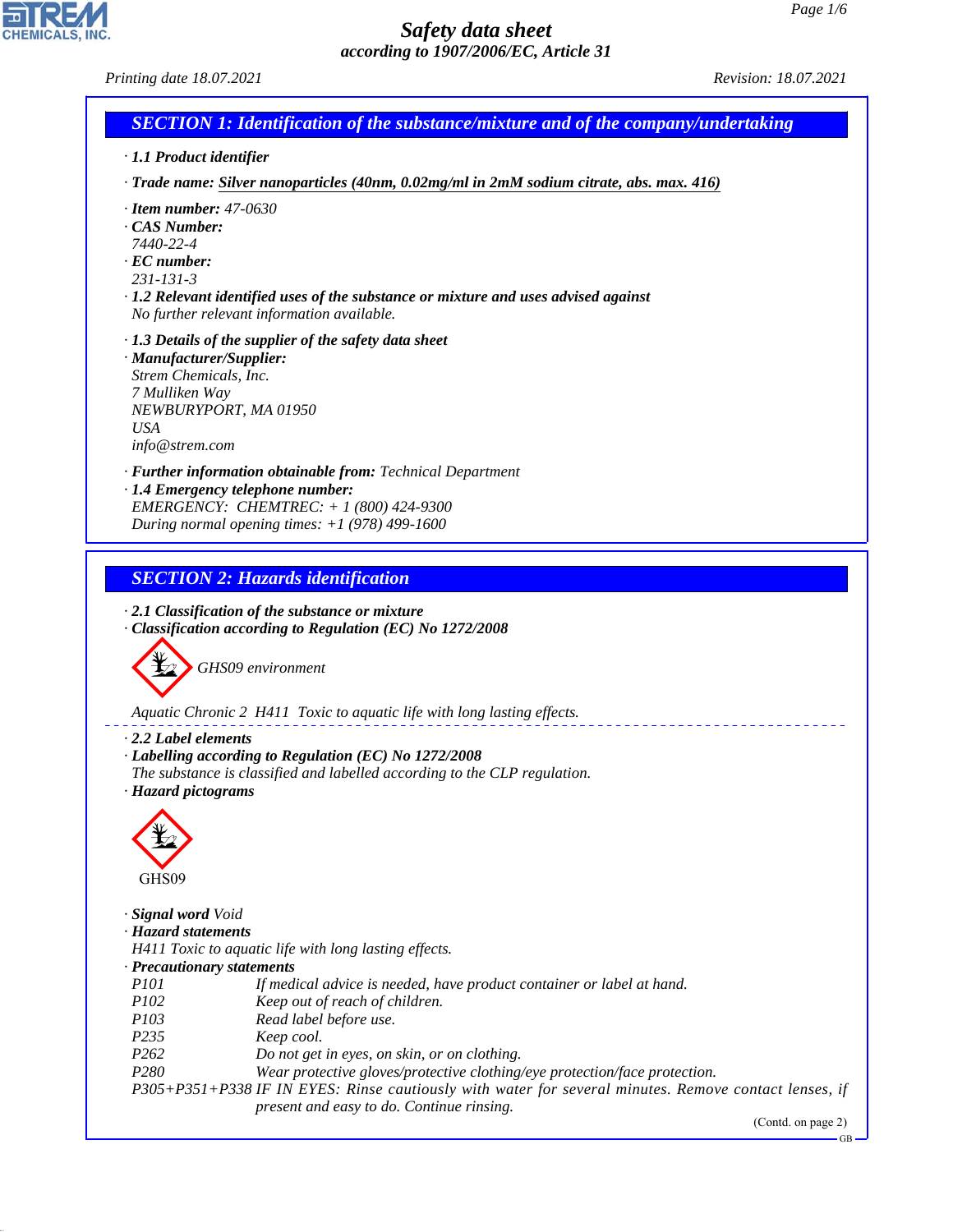*Printing date 18.07.2021 Revision: 18.07.2021*

*Trade name: Silver nanoparticles (40nm, 0.02mg/ml in 2mM sodium citrate, abs. max. 416)*

(Contd. of page 1)

*P410 Protect from sunlight. P501 Dispose of contents/container in accordance with local/regional/national/international regulations.*

*· 2.3 Other hazards*

*· Results of PBT and vPvB assessment*

*· PBT: Not applicable.*

*· vPvB: Not applicable.*

### *SECTION 3: Composition/information on ingredients*

*· 3.1 Chemical characterisation: Substances*

*· CAS No. Description*

*7440-22-4 silver*

*· Identification number(s)*

*· EC number: 231-131-3*

### *SECTION 4: First aid measures*

*· 4.1 Description of first aid measures*

- *· After inhalation: Supply fresh air; consult doctor in case of complaints.*
- *· After skin contact: Immediately rinse with water.*
- *· After eye contact: Rinse opened eye for several minutes under running water. Then consult a doctor.*
- *· After swallowing: If symptoms persist consult doctor.*
- *· 4.2 Most important symptoms and effects, both acute and delayed No further relevant information available.*
- *· 4.3 Indication of any immediate medical attention and special treatment needed*

*No further relevant information available.*

## *SECTION 5: Firefighting measures*

*· Suitable extinguishing agents: Use fire extinguishing methods suitable to surrounding conditions.*

- *· 5.2 Special hazards arising from the substance or mixture No further relevant information available.*
- *· 5.3 Advice for firefighters*
- *· Protective equipment: No special measures required.*

### *SECTION 6: Accidental release measures*

*· 6.1 Personal precautions, protective equipment and emergency procedures Not required.*

*· 6.2 Environmental precautions: Do not allow product to reach sewage system or any water course. Inform respective authorities in case of seepage into water course or sewage system.*

*· 6.3 Methods and material for containment and cleaning up:*

*Absorb with liquid-binding material (sand, diatomite, acid binders, universal binders, sawdust). Dispose contaminated material as waste according to item 13.*

*· 6.4 Reference to other sections See Section 7 for information on safe handling. See Section 8 for information on personal protection equipment. See Section 13 for disposal information.*

(Contd. on page 3)

GB



44.1.1

*<sup>·</sup> 5.1 Extinguishing media*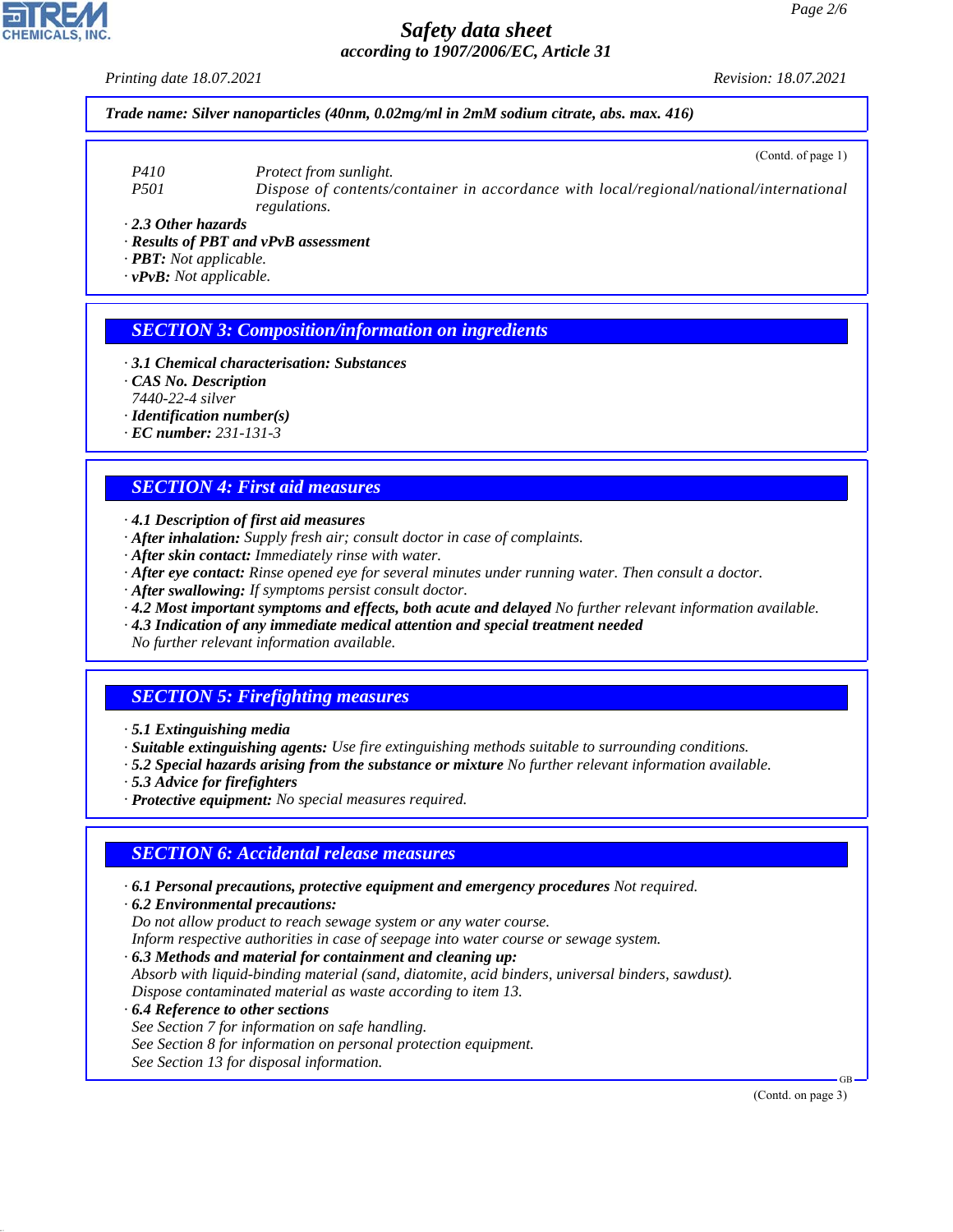*Printing date 18.07.2021 Revision: 18.07.2021*

*Trade name: Silver nanoparticles (40nm, 0.02mg/ml in 2mM sodium citrate, abs. max. 416)*

(Contd. of page 2)

### *SECTION 7: Handling and storage*

- *· 7.1 Precautions for safe handling No special precautions are necessary if used correctly.*
- *· Information about fire and explosion protection: No special measures required.*
- *· 7.2 Conditions for safe storage, including any incompatibilities*
- *· Storage:*
- *Keep cool.*
- *Protect from sunlight.*
- *· Requirements to be met by storerooms and receptacles: No special requirements.*
- *· Information about storage in one common storage facility: Not required.*
- *· Further information about storage conditions: DO NOT FREEZE*
- *· Recommended storage temperature: Store at temperatures not exceeding 4 °C. Keep cool.*
- *· 7.3 Specific end use(s) No further relevant information available.*

### *SECTION 8: Exposure controls/personal protection*

*· Additional information about design of technical facilities: No further data; see item 7.*

- *· 8.1 Control parameters*
- *· Ingredients with limit values that require monitoring at the workplace: Not required.*
- *· Additional information: The lists valid during the making were used as basis.*
- *· 8.2 Exposure controls*
- *· Personal protective equipment:*
- *· General protective and hygienic measures: Wash hands before breaks and at the end of work.*
- *· Respiratory protection: Not required.*
- *· Protection of hands:*



44.1.1

\_S*Protective gloves*

*The glove material has to be impermeable and resistant to the product/ the substance/ the preparation. Due to missing tests no recommendation to the glove material can be given for the product/ the preparation/ the chemical mixture.*

*Selection of the glove material on consideration of the penetration times, rates of diffusion and the degradation · Material of gloves*

*The selection of the suitable gloves does not only depend on the material, but also on further marks of quality and varies from manufacturer to manufacturer.*

*· Penetration time of glove material*

*The exact break through time has to be found out by the manufacturer of the protective gloves and has to be observed.*

*· Eye protection: Goggles recommended during refilling*

| .9.1 Information on basic physical and chemical properties<br><b>General Information</b> |                                |
|------------------------------------------------------------------------------------------|--------------------------------|
| $\cdot$ Appearance:                                                                      |                                |
| Form:                                                                                    | Liquid                         |
| Colour:                                                                                  | Yellow                         |
| $\cdot$ Odour:                                                                           | <i><u><b>Odourless</b></u></i> |
| · Odour threshold:                                                                       | Not determined.                |
| $\cdot$ pH-value:                                                                        | Not determined.                |
| $\cdot$ Change in condition                                                              |                                |
| Melting point/freezing point:                                                            | 960.5 °C                       |
|                                                                                          |                                |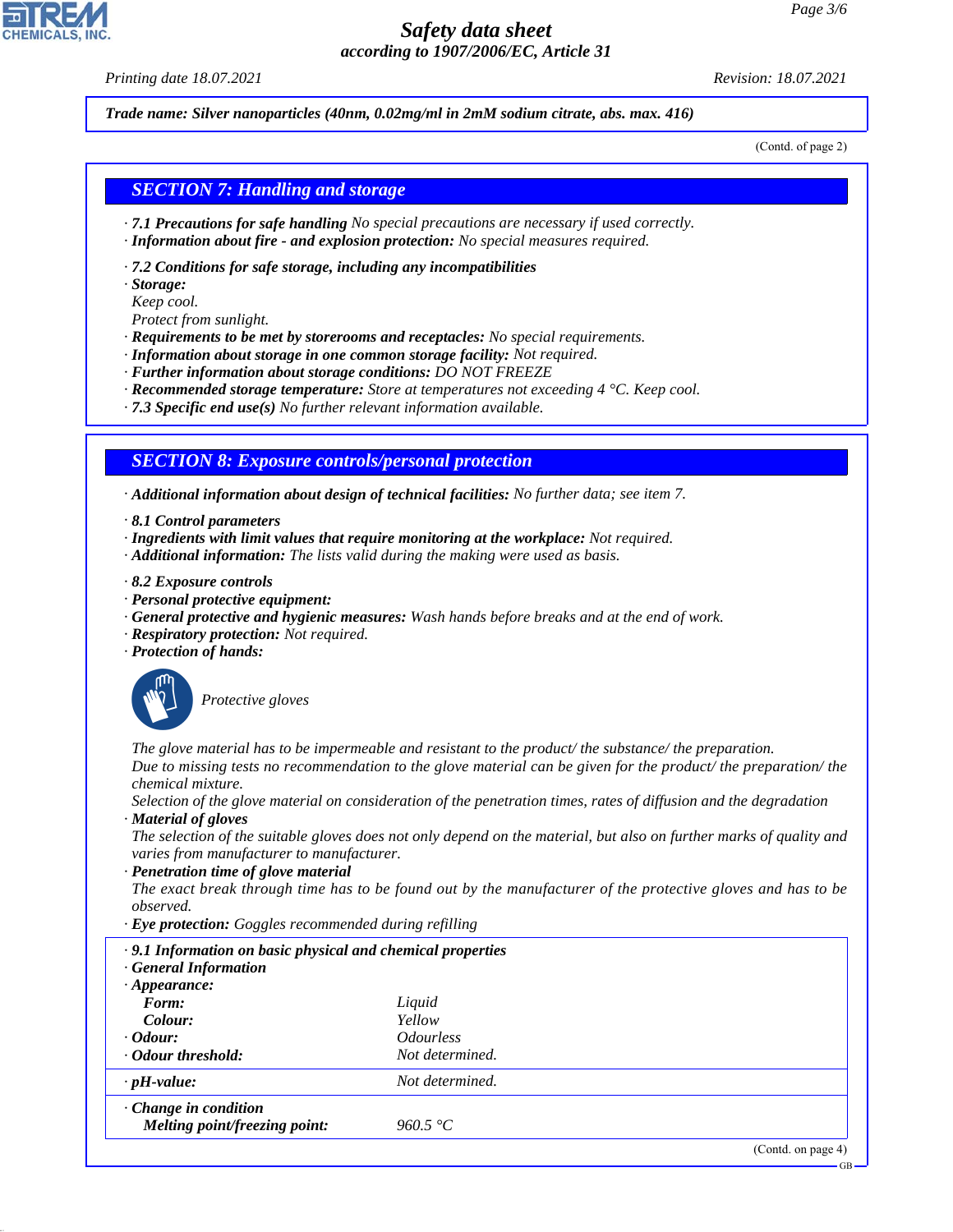*Printing date 18.07.2021 Revision: 18.07.2021*

**CHEMICALS, INC** 

*Trade name: Silver nanoparticles (40nm, 0.02mg/ml in 2mM sodium citrate, abs. max. 416)*

|                                                                    | (Contd. of page 3)                            |
|--------------------------------------------------------------------|-----------------------------------------------|
| Initial boiling point and boiling range: $2.212 \text{ }^{\circ}C$ |                                               |
| · Flash point:                                                     | Not applicable.                               |
| · Flammability (solid, gas):                                       | Not determined.                               |
| · Ignition temperature:                                            |                                               |
| <b>Decomposition temperature:</b>                                  | Not determined.                               |
| $\cdot$ Auto-ignition temperature:                                 | Not determined.                               |
| · Explosive properties:                                            | Product does not present an explosion hazard. |
| · Explosion limits:                                                |                                               |
| Lower:                                                             | Not determined.                               |
| Upper:                                                             | Not determined.                               |
| · Vapour pressure:                                                 | Not determined.                               |
| $\cdot$ Density at 20 $\textdegree$ C:                             | $10.49$ g/cm <sup>3</sup>                     |
| · Relative density                                                 | Not determined.                               |
| · Vapour density                                                   | Not determined.                               |
| $\cdot$ Evaporation rate                                           | Not determined.                               |
| · Solubility in / Miscibility with                                 |                                               |
| water:                                                             | Not miscible or difficult to mix.             |
| · Partition coefficient: n-octanol/water:                          | Not determined.                               |
| · Viscosity:                                                       |                                               |
| Dynamic:                                                           | Not determined.                               |
| Kinematic:                                                         | Not determined.                               |
| · Solvent content:                                                 |                                               |
| Organic solvents:                                                  | $0.0\%$                                       |
| $VOC$ (EC)                                                         | 0.00%                                         |
| <b>Solids content:</b>                                             | 100.0%                                        |
| . 9.2 Other information                                            | No further relevant information available.    |

## *SECTION 10: Stability and reactivity*

*· 10.1 Reactivity No further relevant information available.*

*· 10.2 Chemical stability*

*· Thermal decomposition / conditions to be avoided: No decomposition if used according to specifications.*

- *· 10.3 Possibility of hazardous reactions No dangerous reactions known.*
- *· 10.4 Conditions to avoid No further relevant information available.*

*· 10.5 Incompatible materials: No further relevant information available.*

*· 10.6 Hazardous decomposition products: No dangerous decomposition products known.*

## *SECTION 11: Toxicological information*

*· 11.1 Information on toxicological effects*

*· Acute toxicity Based on available data, the classification criteria are not met.*

*· Primary irritant effect:*

44.1.1

*· Skin corrosion/irritation Based on available data, the classification criteria are not met.*

*· Serious eye damage/irritation Based on available data, the classification criteria are not met.*

(Contd. on page 5)

GB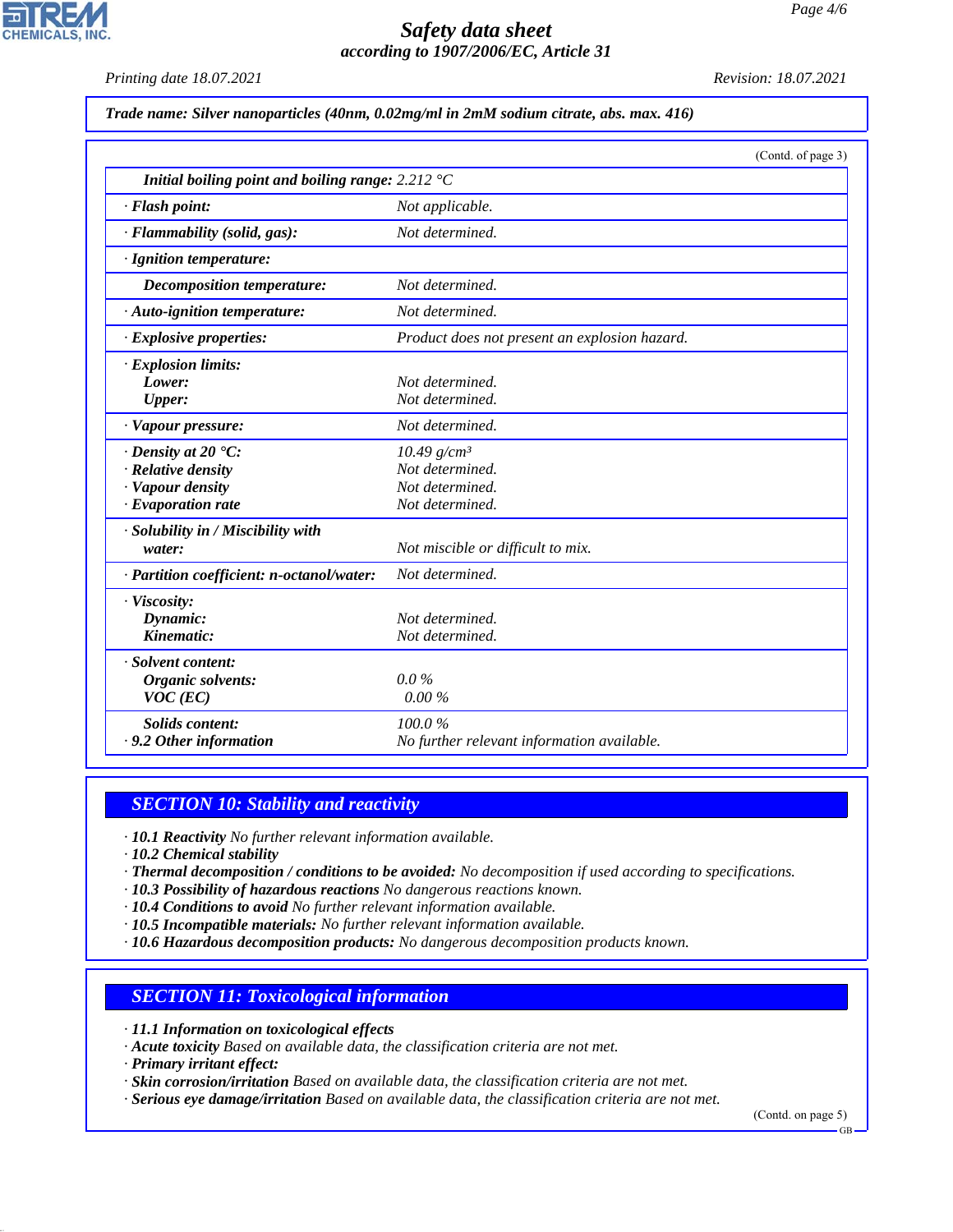*Printing date 18.07.2021 Revision: 18.07.2021*

*Trade name: Silver nanoparticles (40nm, 0.02mg/ml in 2mM sodium citrate, abs. max. 416)*

- (Contd. of page 4)
- *· Respiratory or skin sensitisation Based on available data, the classification criteria are not met.*
- *· CMR effects (carcinogenity, mutagenicity and toxicity for reproduction)*
- *· Germ cell mutagenicity Based on available data, the classification criteria are not met.*
- *· Carcinogenicity Based on available data, the classification criteria are not met.*
- *· Reproductive toxicity Based on available data, the classification criteria are not met. · STOT-single exposure Based on available data, the classification criteria are not met.*
- *· STOT-repeated exposure Based on available data, the classification criteria are not met.*
- *· Aspiration hazard Based on available data, the classification criteria are not met.*

### *SECTION 12: Ecological information*

- *· 12.1 Toxicity*
- *· Aquatic toxicity: No further relevant information available.*
- *· 12.2 Persistence and degradability No further relevant information available.*
- *· 12.3 Bioaccumulative potential No further relevant information available.*
- *· 12.4 Mobility in soil No further relevant information available.*
- *· Ecotoxical effects:*
- *· Remark: Toxic for fish*
- *· Additional ecological information:*
- *· General notes:*
- *Also poisonous for fish and plankton in water bodies.*
- *Toxic for aquatic organisms*
- *· 12.5 Results of PBT and vPvB assessment*
- *· PBT: Not applicable.*
- *· vPvB: Not applicable.*
- *· 12.6 Other adverse effects No further relevant information available.*

### *SECTION 13: Disposal considerations*

- *· 13.1 Waste treatment methods*
- *· Recommendation*

44.1.1

*Must not be disposed together with household garbage. Do not allow product to reach sewage system.*

- *· Uncleaned packaging:*
- *· Recommendation: Disposal must be made according to official regulations.*

| $\cdot$ 14.1 UN-Number                  |               |  |
|-----------------------------------------|---------------|--|
| ADR, ADN, IMDG, IATA                    | not regulated |  |
| $\cdot$ 14.2 UN proper shipping name    |               |  |
| · ADR, ADN, IMDG, IATA                  | not regulated |  |
| $\cdot$ 14.3 Transport hazard class(es) |               |  |
| ADR, ADN, IMDG, IATA                    |               |  |
| · Class                                 | not regulated |  |
| · 14.4 Packing group                    |               |  |
| · ADR, IMDG, IATA                       | not regulated |  |